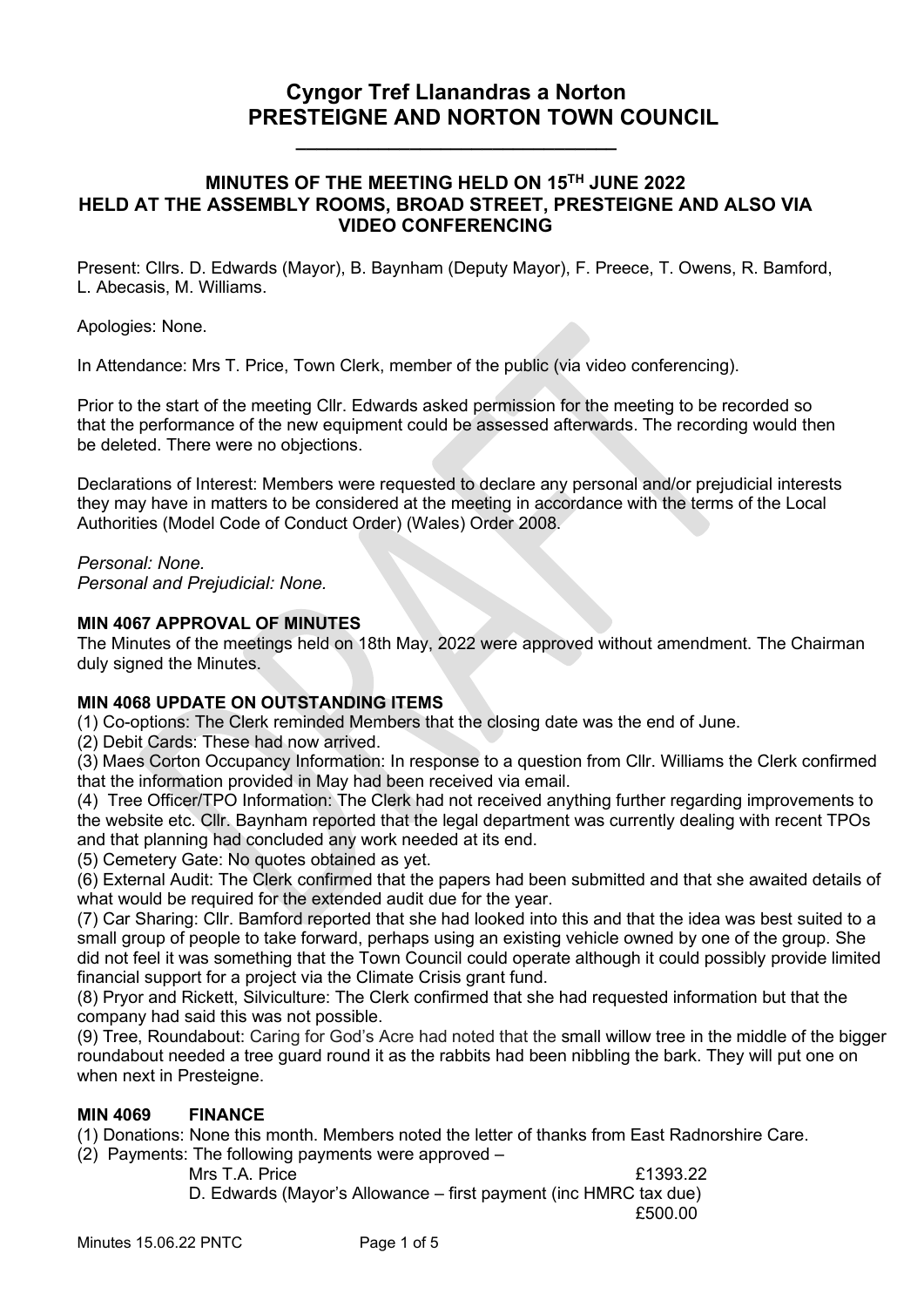| <b>HM Revenue &amp; Customs</b>                  | £591.55            |
|--------------------------------------------------|--------------------|
| NEST (Pension contributions)                     | £132.30            |
| Mrs. T. Lloyd-John                               | £654.23            |
| Artisan Print (jubilee posters)                  | £18.67             |
| Powys County Council (cont. twds roundabout W/T) | £1000.00           |
| B. Baynham (refund jubilee expenses)             | £153.34            |
| Screwfix (refund T. Price) (toilets)             | £60.97             |
| Hart Plumbing Spares (refund T. Price) (toilets) | £26.15             |
| Highground Maintenance Ltd (grass cutting)       | £345.89 MEADOW ACC |
| Cloudy IT (It equipment)                         | £5838.00           |
| Dilwyns (search fees land purchase)              | £600.00            |
| J. Cartwright (Mr. Bamboozle - Jubilee)          | £150.00            |
| B. Baynham (refund sundry invoices - Jubilee)    | £179.83            |
| N. Close                                         | £112.00            |
| N. Close                                         | £217.00 MEADOW ACC |
| HSBC (bank charges)                              | £8.00 MEADOW ACC   |
| HSBC (bank charges)                              | £8.00              |

(3) Mayor's Expenses 2021-22: Members agreed that the previous Mayor/Chair could use the remaining balance of her expenses by donating to charities of her choice. Cllr. Preece would liaise with the Clerk to arrange the payments. Just over £250 remained in the budget.

(4) IT Equipment for Hybrid Meetings Update: The new equipment had largely arrived although the microphones etc were yet to be delivered and it was noted that these would improve the sound quality. (5) Debit Card Policy: Members approved the debit card policy as circulated.

### **MIN 4070 PLANNING**

Cllr. Edwards left the room for the duration of the planning application items 1 and 2 due to her position on the County Council Planning Committee. Cllr. Baynham took the Chair for these items.

(1) Planning applications: The following planning applications were considered –

22/0901/TRE Grid Ref: E: 331550 N: 264609 Proposal: Works to tree in a conservation area Location: Garrison Cottage, Church Street, Presteigne Powys LD8 2BU. Resolved no objections be raised.

(2) Planning Decisions: The following decisions were noted –

21/1900/FUL Holiday Chalet at Harp Meadow: Consent 12<sup>th</sup> May.

22/0026/HH Breeze Cottage, 3 Fold Farm: Approval 19th May.

22/0027/LBC Breeze Cottage, 3 Fold Farm: Approval 19th May.

Cllr. Edwards returned to the room.

(3) Powys LDP Settlement Audit Questions: Members considered each question in turn and agreed replies. A full copy of the Council's response would be available on request.

### **MIN 4071 HIGHWAYS, HOUSING AND ENVIRONMENT**

(1) Dark Skies Project Update: The following items were discussed –

- BBC Wales Filming: This had taken place on 19<sup>th</sup> May as planned and was available to view on iplayer. Cllr. Baynham would forward the link to Members. It was felt the article was positive and informative.
- Lights at Milbank: The Street Lighting Manager was hoping to visit over the next week and the intention was to install an additional light on the back of an existing column to provide better visibility.
- Presteigne Lights: Cllr. Baynham reported that work had started on replacing these as planned.

(2) Climate Crisis Update:

- Nature Reserve Grant Update: The paperwork was now with the Council's Solicitor for review. Cllr. Bamford reported that the majority of the work was due to take place in the Autumn so there was no current problem with the timescale for the purchase. She mentioned possibly arranging to have the field cut for hay given it would not be possible to carry out any works before the Summer but this would depend on when the purchase was completed.
- Update re. reusable cups/glasses: Mr. Rimington had created a design for the cups and Sheep Music was willing to be responsible for them and make them available for other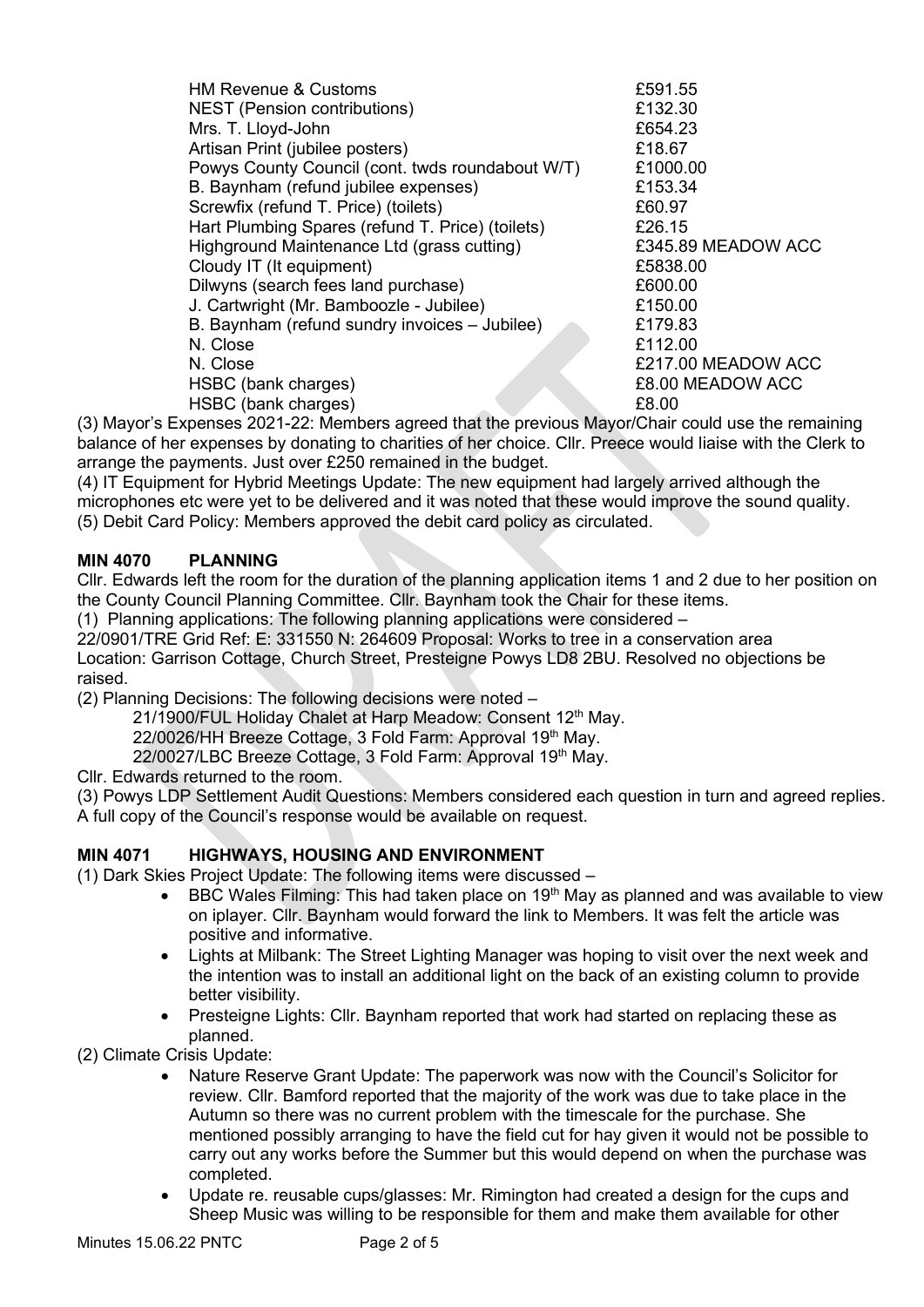community groups. Cllr. Bamford stated that an initial order of 100 was proposed and that Sheep Music had requested a grant from the Council Climate Crisis Fund as a contribution towards the cost. It was agreed to award a grant of £200. Sheep Music **E200.00** 

- 
- Moth Survey on Withy Beds: Cllr. Bamford reported that the Wildlife Trust intended to take a group of students on site and place a moth catcher overnight in order for a survey of species/numbers to be assessed.
- Yellow Rattle Plants: Cllr. Bamford reported that these were becoming established.
- Free Tree Hubs: Cllr. Bamford reported that the 'satellite' hub option seemed the most suitable and the Clerk would complete the necessary paperwork.

(3) Welsh Water Sewage System Upgrade Update: The Clerk had sought clarification from the planning department on the possibility of using Grampian conditions to allow development to continue while Welsh Water worked to obtain the necessary phosphate permit. Members agreed that this item be removed from the agenda and that it be placed on the agenda again in three months for a review of progress. (4) Fold Farm Footpath Update: Cllr. Williams reported on the meeting held with representatives of the Ramblers and concerned residents. The Ramblers Association Legal Team would be looking at the issue with the aim of writing to the Ombudsman although it was acknowledged that this would take some time. Other suggestions had included the Council contacting the MP and also approaching the new portfolio holder at the County Council, Cllr. J. Charlton. The Clerk confirmed that an email had already been sent to

Cllr. Charlton and that she had agreed to look into the situation. (5) Complaint of 'humming' noise in and around Presteigne: This issue had been raised in the Summer of 2020 and recently several more complaints had been received. Cllr. Baynham had referred all the complaints to Environmental Health and all had now received logs in which to record the dates and times when the noise could be heard. After a month the logs would be collected and Environmental Health would then investigate to see if the source could be found. Cllr. Bamford reported that a similar hum was being experienced in other parts of the country with some people being

(6) Lugg Bridge: NRW had reported they continue to monitor the site on a weekly basis and say 'I have been taking photographs to provide visual monitoring of the site i.e. signs of the building condition worsening any pollutants visible. To date we have only witnessed increased scour from underneath the house and the cracks slightly widening.' They have also been in touch with the householder's insurance company but have not yet received the survey. Members were concerned at the length of time it was taking for any action to be taken and the Clerk was asked to send in photographs of the site and also to report that young people were playing the river near to and under the house and that this was a serious safety issue.

The planned repair works to the bridge had not yet taken place.

(7) Grass Cutting Update: Cllr. Baynham reported that she had requested some alterations to the cut carried out in May and asked the contractors to come back to attend to some areas that had been missed. She was asked to report the need for an extra width cut at Offas Green as there were visibility issues. It was noted that the wildflowers were looking very good in places.

(8) Update re. Street Cleaning Project: Members noted that PACDG intended to cease administration at the end of 2022 and that the group expected to use the remaining monies over the next couple of months. The Clerk had been approached by the street cleaner at the Farmer's Market and he had expressed concern over the situation. It was agreed that the Clerk write to ask that the remaining hours be spread out over a longer period and continue to be managed with the work concentrating on the core of the town and targeted to cover times of most need such as before the Festival, Carnival time and the Autumn leaves. The Clerk was also asked to get the latest update on the hours so far. Members would consider bringing the project in house when setting the budget for 2023-24.

(9) Expiry of Permissive Footpath Agreement – Rockbridge: Members agreed that the Clerk draft a new agreement for the landowner to sign and to enable the permissive right to continue.

(10) Bus Stop Timetables and Cases Update: Members noted that there was a delay in production and the delivery of the new cases was awaited.

(11) Reporting of Highway Matters: Members were reminded to encourage residents to report matters online on the County Council website and to do so themselves if they themselves noted an issue.

### **MIN 4072 NORTON**

(1) Community Trust Update: Cllr. Edwards did not have any details to report but was aware that the project was proceeding well. She confirmed that the Church was officially closed as a place of worship.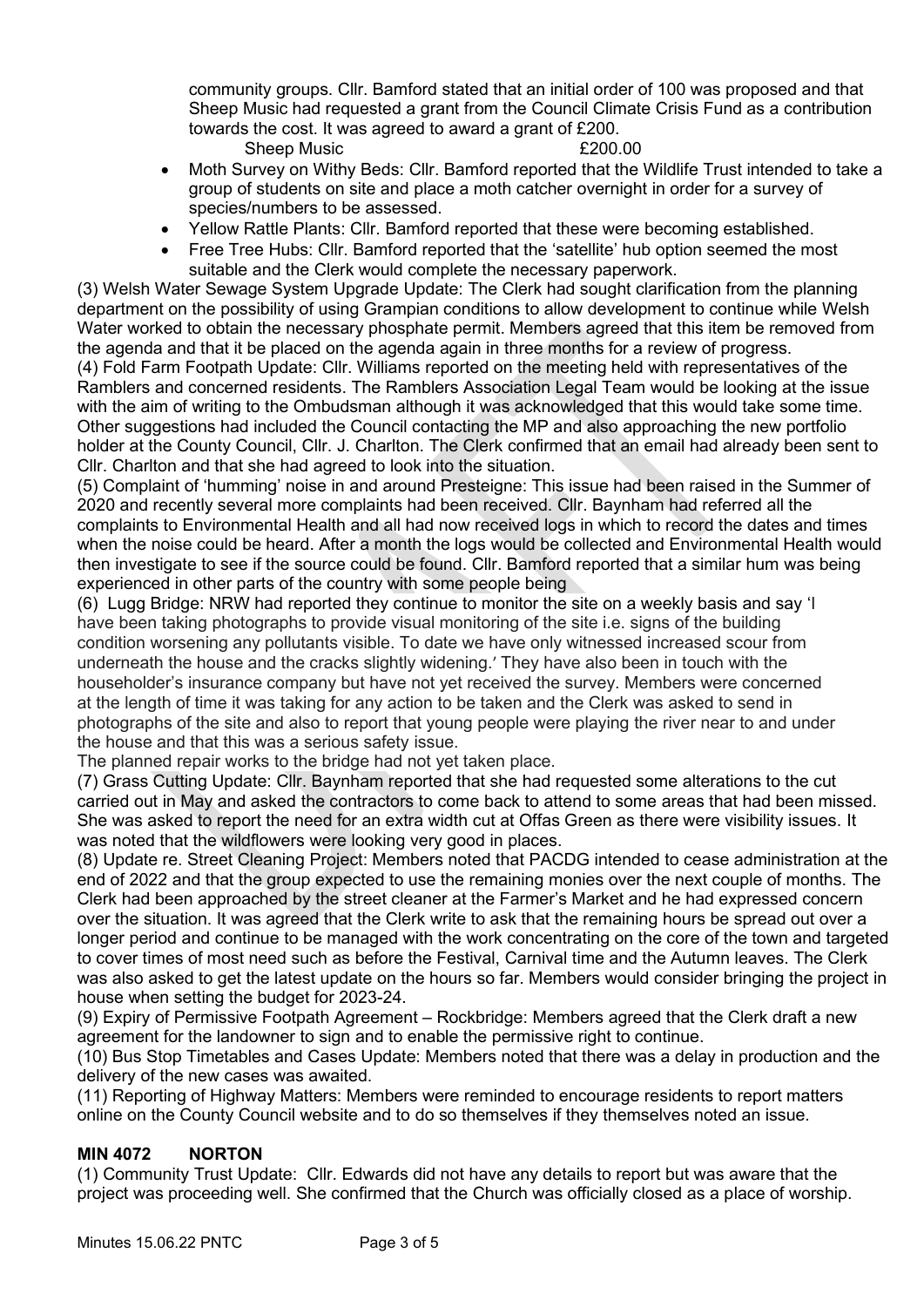(2) Community Speedwatch Update: Cllr. Edwards was now acting as the co-ordinator but there were only three trained volunteers including herself. More volunteers were badly needed. The Clerk would publicise on the Council Facebook page.

## **MIN 4073 SITES AND BUILDINGS**

(1) Public Conveniences: The Clerk reported that the block was in need of a deep clean and asked for approval to ask the cleaner to work extra hours to do this. Members agreed that this be done.

(2) Allotments: The Clerk reported that the Allotment Association had reported that the rabbits were causing considerable damage and had asked if the Council could do anything to control the numbers around the site. Members agreed to consider what could be done.

(3) Meadows: The Clerk reminded Members that a number of maintenance works (strimming alongside MUGA, outside hedge adjacent to pavement and allotment visibility splay) had been previously done by a former Councillor and that this work would again be needed in the coming weeks. She was asked to get an estimate for the works with a view to arranging them later in July/August.

(4) Boultibrooke Weir - Update on planned works: Members noted that the trees to be used had now been marked and noted thanks to Cllr. Bamford for attending on site. Members had all received copies of the survey and FRAP application.

(5) Replacement Swing Wilson Terrace: The Clerk confirmed that the swing had been replaced with a basic swing on a temporary basis as the toddler swing was on order but had been delayed.

(6) Withy Beds: The Clerk advised that the current lease to the Wildlife Trust was coming towards the end and that the County Council had asked the Town Council to consider taking over the site. She added that she had suggested this wait until the Council was back to full numbers, hopefully in the early Autumn and this had been agreed. She asked that Members consider the possibility and any information they would wish to see in the meantime.

### **MIN 4074 CORRESPONDENCE/GENERAL ITEMS**

(1) Town Wifi Update. Including SMART Town Pilot Project: Members were pleased that the SMART Towns mini project which would install sensors to monitor the parking on the corner of Hereford Street, past the existing parking spaces was to go head.

With regard to the Town Wifi the Clerk confirmed that four units were now installed and that the company was now working on the landing/splash page so that the system could become live. Local photographer, Laura Shepherd, had kindly provided some pictures for that page free of charge. Permission for the two units on the Assembly Rooms was still awaited from the County Council. The Clerk added that there was one further unit to site and that she hoped to arrange for this to be sited at the entrance to the industrial estate.

(2) Community Broadband Scheme Update: Members noted the updated figures with just seventeen more properties needed to get to 20%. At this point discussions could take place with Broadway Partners on submitting a grant application to UK Government. The ideal was a 25% registration level so Members were asked to still encourage registrations as much as possible and the Clerk handed out forms for their use. (3) Storage Arrangements – Town Council Documents: The Clerk had not yet heard back from the digital scanning company but continued to cull old documents as time permitted.

(4) Platinum Jubilee Celebrations Report: The celebrations in both towns had gone very well. Thanks were noted to all those that had helped to make the events so successful.

(5) Future of Old PCC Depot Site: Cllr. Baynham reported that a resident had been concerned over some holes being dug at the site given the ground was possibly contaminated. The resident had been given the contact details for Planning and Environmental Health and the departments had both been made aware of the concerns.

(6) Letter re. condition of property on Hereford Street: Members noted the letter and that Cllr. Baynham had contacted the Built Heritage Officer for advice. No further action at present.

(7) Powys Investment Plans Initiative – Presteigne: Cllrs. Edwards and Baynham together with the Clerk had shown the consultant around some of the town and this had been followed by a short meeting when they had been joined by Cllr. Williams and two former Town Councillors to discuss the next steps and how to communicate with the community in general as well as different sections such as the arts, businesses, young people etc. The first step was to agree a town vision and from that that to agree questions for an online survey. The Clerk would email the draft survey out to all Members for comment as soon as it was received. She would also provide the consultant with contact details to hold one to one interviews with specific sections of the community. Similar plans produced for nearby towns over the border in England had been supplied as examples.